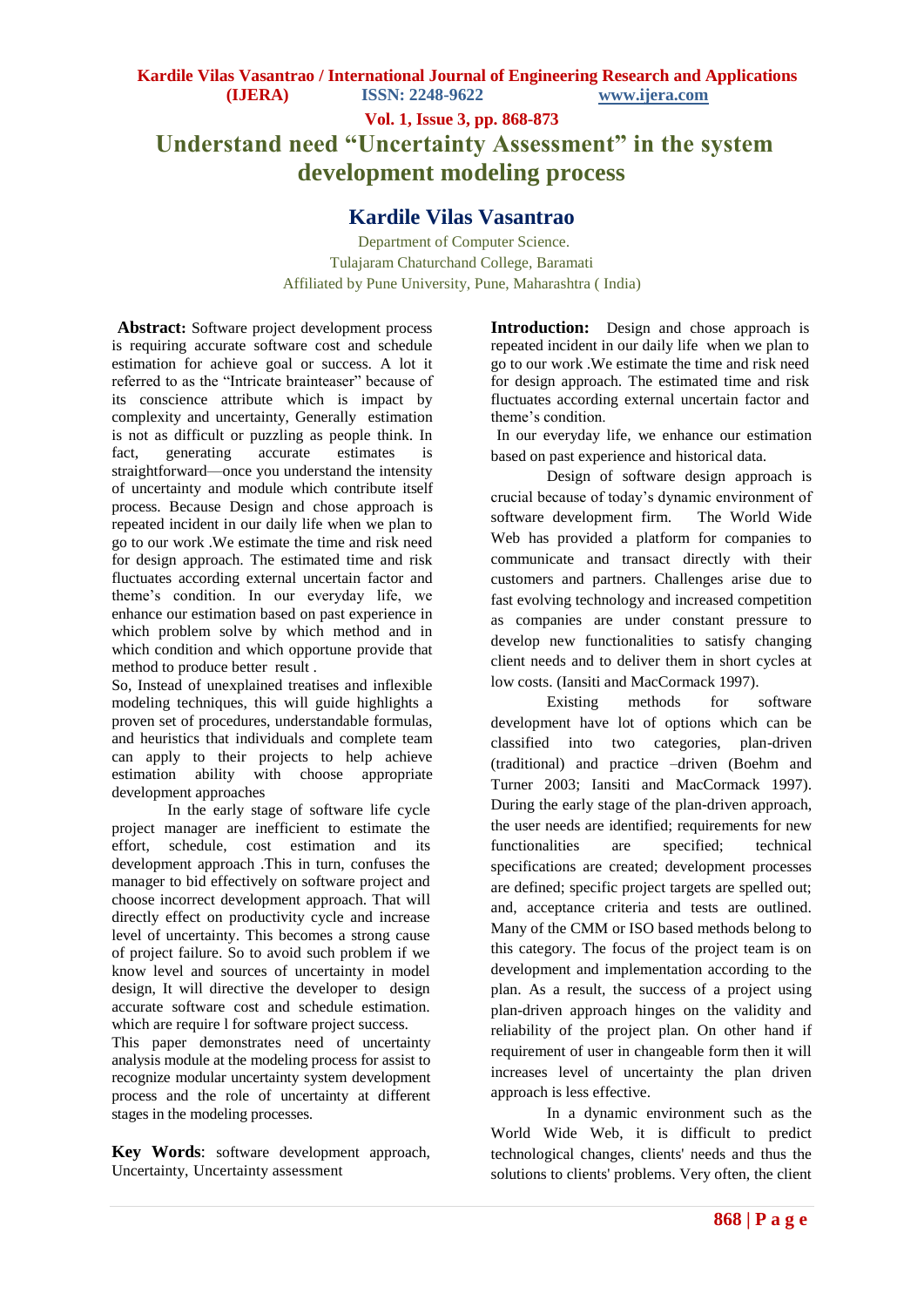### **Vol. 1, Issue 3, pp. 868-873**

lacks the knowledge and experience to describe their needs, not to mention requirements and specifications. There is evidence showing that effective learning by the client during the initial design phases of a project impacts positively on its success (Wastell 1999; Majchrzak et al 2005). Requirement changes at later stages, which often happen as a result of client learning occurring late in a project, could lead to not meeting client expectations, and budget or schedule overruns (Boehm 1989). Therefore, a rigid project plan becomes less effective in guiding the project team and could result in an obsolete system. Instead, the project team needs to collaborate with the client to help each other learn fast and the development process should be flexible enough to allow frequent changes.

The practice–driven (Agile) methodology refers to a family of software development methods that focus on customer needs, shorter development cycle time and adapting to changes requirements. The family includes Extreme Programming (Beck et al 2002), Scrum, DSDM and Crystal Family (Fowler 2005). Agile method is characterized by a chaotic perspective, collaborative values and principles, and barely sufficient technology (Highsmith 2002). Its core values include: individuals and interactions over processes and tools; working software over comprehensive documentation; customer collaboration over contract negotiation; responding to change over following a plan (Manifesto for Agile Software Development). Compared with the plan-driven approach, the agile methodology addresses the lack of knowledge of both the client (on the technology and development process) and the developer (on client's business needs) by encouraging closer collaboration. Usually, client representatives are collocated and work alongside the project team. Instead of working against the plan, frequent changes are embraced to address the client's changing business needs. As a result the success of project using practice –driven approach hinges on the effective communication skill and correct abstraction formalization. Of development Team.

In such situation development practitioner and Organization and company has confuse for which approach is abandoning or which adopting because of the strength and weaknesses which will force to learner for accept *"Technology never fail it will fail to produce best result due to opponent opportune."* 

**So if developer get to know at early stage of estimation that which methodology is suited for which module of system then we are able to reduce failure cause of software process***.* 

The aim of this paper to understand modeling process and uncertainty appearance in particular module for better to estimation process. In section II introduce various factors which affect software productivity. In section III Available software development approaches comparatives. In section IV Modeling process

## **Section –II:**

Problem: Design a Process**:** In software development, Modern 
"lightweight" methodologies are gaining ground on more traditional "heavyweight" methodologies. Both have their advantages and disadvantages, and appropriateness where we get best result. Many project fail because of inaccurate handling design approach or decision made early some time prove to be wrong later on. The most critical and crucial part of software development approach is when planning of design development is required in the early stage of the software life cycle where problem to be solved. Estimated, requirement by user is not completely understand and problem to be solved had not yet been completely revealed. The Major issue that separates the various processes that we looked at is the amount of upfront Planning they require. We can think of this as a spectrum, which at one end has a purely Plan oriented and other end practice oriented question is then for any given situation how do find the right approach.

Alternatively You can find a situation where the approach will give best result for this causes to handle this uncertainty we must be understand Risk handle strategies of each approach. Software Risk although there has been considerable debate about proper definition for ware risk, There is general agreement that risk always involves two characterizes:

Uncertainty and Complexity (Project Risk, Technical Risk, Business risk, .etc). Which will directly affect the Software deployment Process and approach? There are four broad control factors. This factor s is interconnected .when one changes at least one other factor must also change.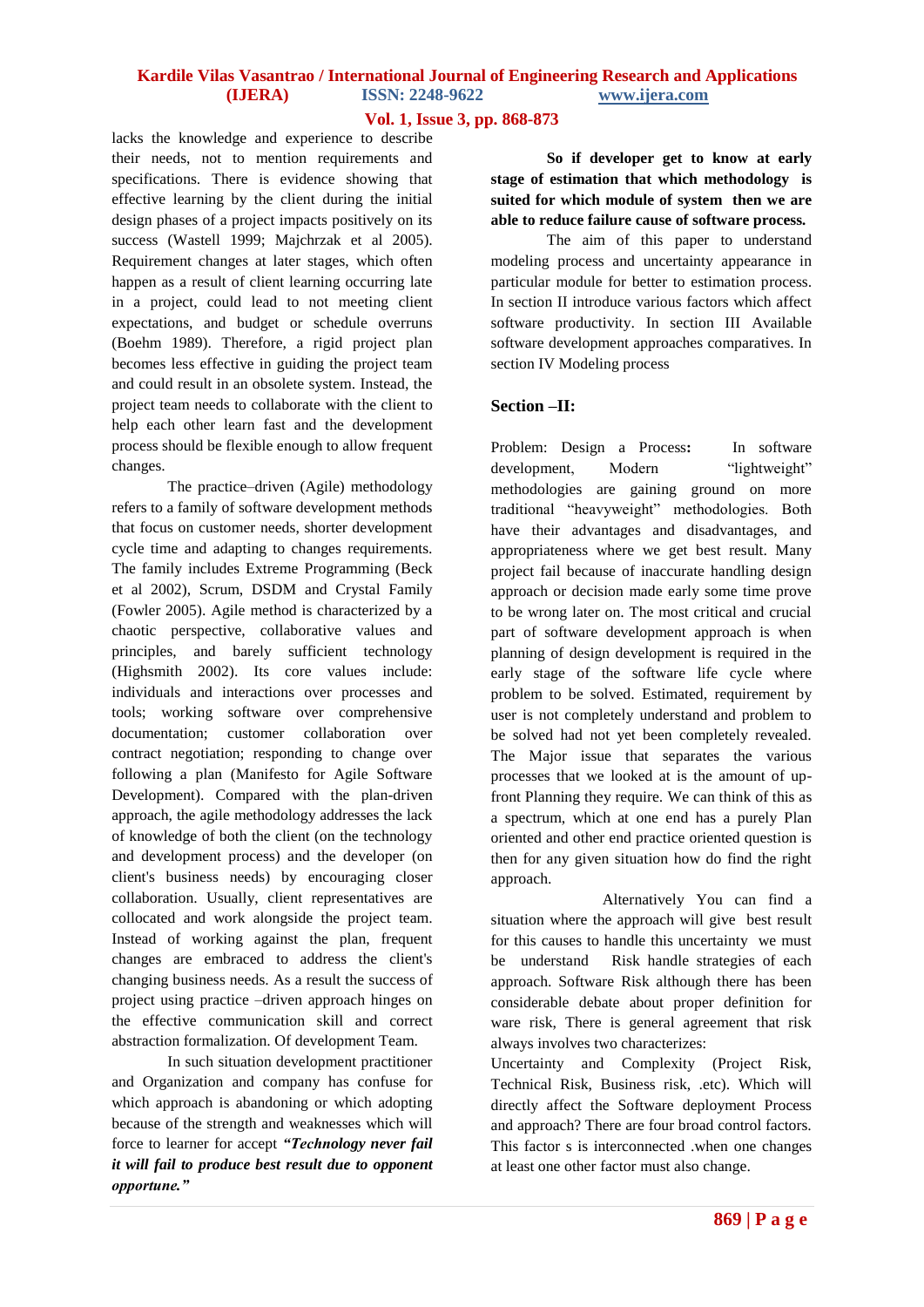## **Vol. 1, Issue 3, pp. 868-873**

- Cost- or Effort. Available money impact the amount of effort put into the system
- $\rightarrow$  Schedule A Software project is impacted as the timeline is changed.
- **★** Requirements-The scope of the work that needs to be done can be increased or decreased to affect the project.
- $\rightarrow$  Ouality Cut control by reducing quality.

To avoid such problem if we know level and sources of uncertainty in model design, initial phase of development , It will directive the developer to design accurate software cost and schedule estimation. Which are essential for software project success . However once the required efforts have estimated, little is done to recalibrate and reduce the uncertainty of the initial estimates.

### **Section –III:**

*This comparison Focus on :* Practice driven is sometimes characterized as being at the opposite end of the spectrum from "plan-driven" or "disciplined" methods. This distinction is misleading, as it implies that agile methods are "unplanned" or "undisciplined". A more accurate distinction is that methods exist on a continuum from "adaptive" to "predictive". Practice-driven lie on the "adaptive" side of this continuum.

Adaptive methods focus on adapting quickly to changing realities. When the needs of a project change, an adaptive team changes as well. An adaptive team will have difficulty describing exactly what will happen in the future. The further away a date is, the vaguer an adaptive method will be about what will happen on that date. An adaptive team can report exactly what tasks are being done next week, but only which features are planned for next month. When asked about a release six months from now, an adaptive team may only be able to report the mission statement for the release, or a statement of expected value vs. cost.

Predictive methods, in contrast, focus on planning the future in detail. A predictive team can report exactly what features and tasks are planned for the entire length of the development process. Predictive teams have difficulty changing direction. The plan is typically optimized for the

original destination and changing direction can cause completed work to be thrown away and done over differently. Predictive teams will often institute a change control board to ensure that only the most valuable changes are considered.

#### **Categories wise best practice**

| <b>Plan Driven</b><br><b>Software</b><br><b>Development</b> | <b>Practice-driven</b><br>Software<br><b>Development</b> |
|-------------------------------------------------------------|----------------------------------------------------------|
| <b>High Criticality</b>                                     | Low Criticality                                          |
| <b>Junior Developers</b>                                    | Senior Developer                                         |
| Requirements<br>do<br>not change Often                      | Requirement<br>change often                              |
| Large number of<br>Development                              | Small number of<br>developer                             |
| Culture<br>that<br>demands order                            | Culture that thrives<br>on chaos                         |

## **Section –IV:**

**Modeling as a part of Project planning in system development** is one of the most critical activities within the project lifecycle. **Project plan development** is the main part of Project Planning Stage. The project manager takes the responsibility for creating a project plan that is a formal document showing the basis upon which to assess the performance of the project and measure its results. Let's review the steps of **project plan development** in detail.

Create the Work Breakdown Structure.

To design project plan, developer will need to settle on the *Work Breakdown Structure* (the acronym "WBS") for his/her project. Which is give detailed list of all the phases, activities and jobs required for successful project completion .In other word we can the WBS becomes the foundation for his/her project plan as S/he can use it to decide the resources required to deliver each activity or task listed. The WBS allows designer to design simple to-do lists and task lists and then assign them to members of the project team.

The benefit of WBS: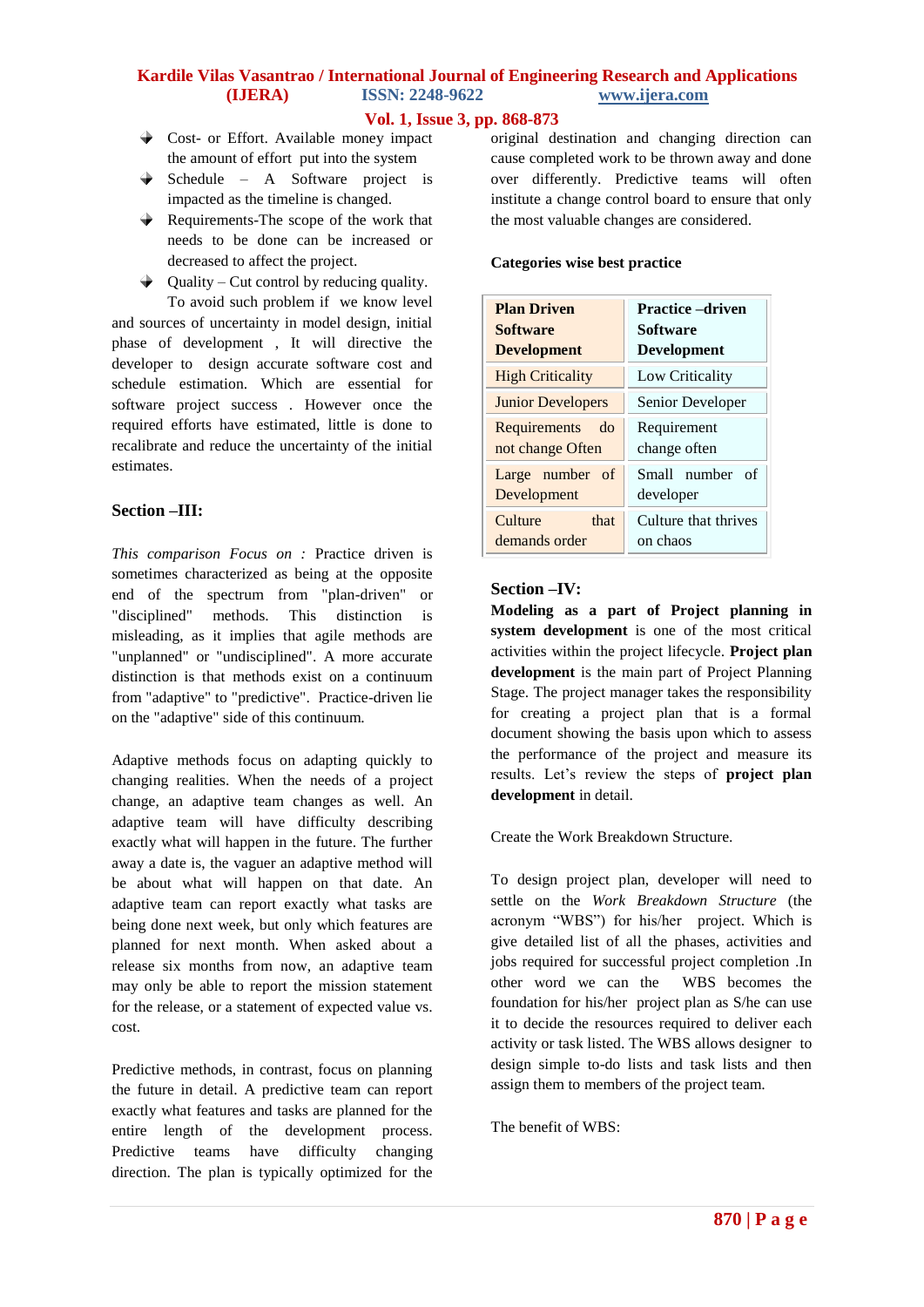### **Vol. 1, Issue 3, pp. 868-873**

When designer try to developing a project plan WBS depicts the dependencies between tasks. Which is focus on, how each task is associated with other tasks and what (internal or external) dependencies can be set.

## **1. Define the Required Resources.**

Once the plan and its activities required for deliver to project are situate, next step in creating a project plan is to identify the resources required for each task and activity. WBS showing the possibility of the project which describes resources are required and in which quantities and measures. In this step the project resource base and types of resources will be describe.

Generally project may require following resources:

- $\div$  Full-time and part-time employees
- $\rightarrow$  Equipment and materials

Designer of plan is calculate how many people S/he should employ to do project and Human and equipment resource.

## **2. Design a Project Schedule.**

After the Work Breakdown Structure is completely design. Designer are able create a project plan in which schedule tasks and deadline for activities listed in the

To build a project schedule the following information is necessary:

- Identified tasks and activities and their dependencies (both internal and external)
- $\rightarrow$  Assignments to members of the project team (who will do which task)
- $\blacktriangleright$  Risk mitigation strategies and a contingency plan Critical milestones
- Allocated resources required for the project

Designer can design a project schedule on the basis on that information which is described at last two step of project plan development.

But if designer have knowledge of modular uncertainty in work break structure he is able to choose appropriate team for suitable module. But unfortunately there is no such phase who will assist to designer to take proper decision while make project plan

**Section –IV:**

#### **4 .1 Uncertainty expressions and classification**

### **4.1. A Definitions**

Uncertainty and associated terms such as error, risk and ignorance are defined and interpreted differently by different authors, see Walker et al. (2003) for a review. There are different definitions available in various literature .

we adopt a subjective understanding of uncertainty in which the degree of confidence Thus according to our definition a person is uncertain if s/he lacks confidence about the specific outcomes of an event. Reasons for this lack of confidence might include decision of the information as incomplete, unclear, inaccurate, unreliable, inconclusive, or potentially false. Similarly, a person is certain if s/he is confident about the outcome of an event. It is possible that a person feels certain but has take wrong decision of the information

There are many different decision situations, with different possibilities for characterizing uncertainty. Uncertainty is also known degree of unreliability of knowledge, which translates into a state of confidence.

## **4.1.B Classification**:

Classification of unsatisfactory knowledge is represented by Brown (2004) . Which is useful to differentiate between bounded uncertainty and unbounded uncertainty

Bounded uncertainty: In which all possible outcomes are deemed ‗known' and we can define only quantitative probabilities require all possible outcomes of an uncertain event and each of their individual probabilities to be known.

Unbounded uncertainty: In which some or all possible outcomes are "deemed unknown".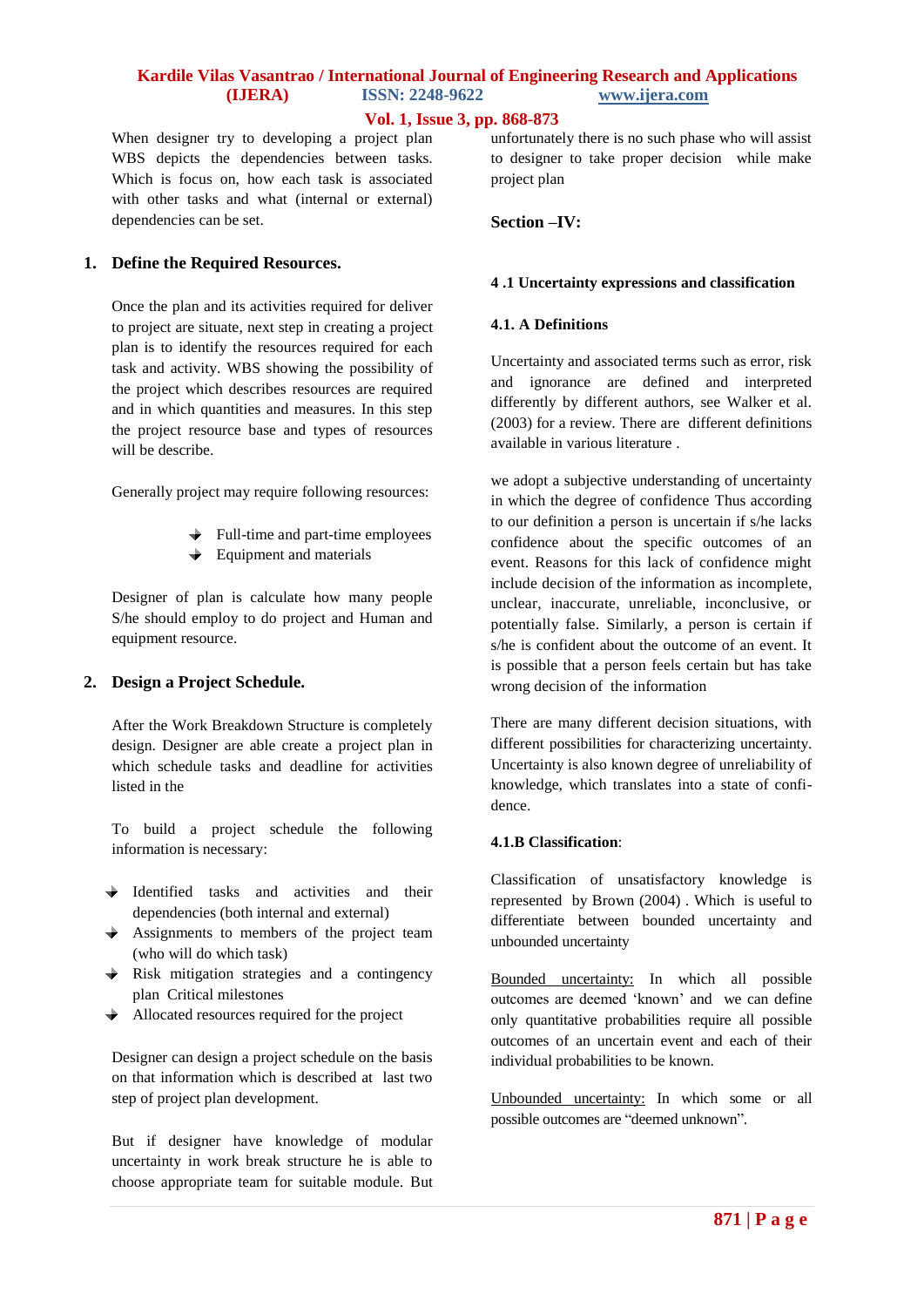#### **Vol. 1, Issue 3, pp. 868-873**

#### **4.2. Sources of uncertainty**

Uncertainty is noticeable itself at different locations in the model-based software project management process.

In model base project management process uncertainty is noticeable at different location. Which can characterized as follows:

Context and framing,

**Context:** At the initial stage of problem phase where problem is understand the model context is defined. Which include external circumstance like the technological external economic, environmental, political, social circumstances that form the context of the problem.

Input uncertainty in terms of external driving forces (within or outside the control of the software project manager) and system data that drive the model.

#### **Framing:**

Model structure uncertainty is conceptual uncertainty is because of partial understanding and easy descriptions of modeled processes as compared to reality.

Parameter uncertainty is the uncertainties related to parameter values.

Model technical uncertainty is the uncertainty arising from computer implementation of the model, because of numerical approximations, resolution in space and time, and bugs in the software.

From the all above sources the total uncertainty on the model simulations and model output uncertainty, can be assessed by uncertainty propagation

#### **4.3. Nature of uncertainty**

Walker et al. (2003) explain that the nature of uncertainty can be categorized into:

**Epistemic uncertainty:** the uncertainty because of imperfect knowledge and which will reduce by more study or expert advice.

**Stochastic uncertainty or ontological uncertainty:** uncertainty because of inherent variability and which is not reducible by expert advice or more study.

#### **4.4. The uncertainty matrix**

The uncertainty matrix can be used as a tool to get an overview of the various sources of uncertainty in a modeling study. Which will gives 'uncertainty type' in descriptions that indicate in what terms uncertainty can best be describe and the axis identifies the location or source of uncertainty and the level and nature of uncertainty.

### **5. Methodologies for uncertainty assessment**

Many methodologies and tools suitable for supporting uncertainty assessment have been developed and reported in the scientific literature. We have selected 14 methods to represent the commonly applied types of methods and tools. In the following the 14 methods are in alphabetical order:

- $\rightarrow$  Data uncertainty engine (DUE)
- $\div$  Error propagation equations
- $\rightarrow$  Expert elicitation
- $\rightarrow$  Extended peer review (review by stakeholders)
- $\rightarrow$  Inverse modeling (parameter estimation)
- $\rightarrow$  Inverse modeling (predictive uncertainty)
- $\rightarrow$  Monte Carlo analysis
- $\rightarrow$  Multiple model simulation
- $\rightarrow$  NUSAP
- $\rightarrow$  Quality assurance
- $\rightarrow$  Scenario analysis
- $\rightarrow$  Sensitivity analysis
- $\rightarrow$  Stakeholder involvement
- $\rightarrow$  Uncertainty matrix

### 6. **Conclusions**

#### **Conclusion and Feature work.**

 There is not much to conclude, This is early in our study, our hope is that a systematic look towards the impact of uncertainty at module level and software development methodology, which will useful to explain, state configuration and enact software engineering process for software development process, if by that way we try to specific allocated process that will be reduce causes of software failure.

 It is therefore crucial that the uncertainty is introduced in the introductory phase and tracked